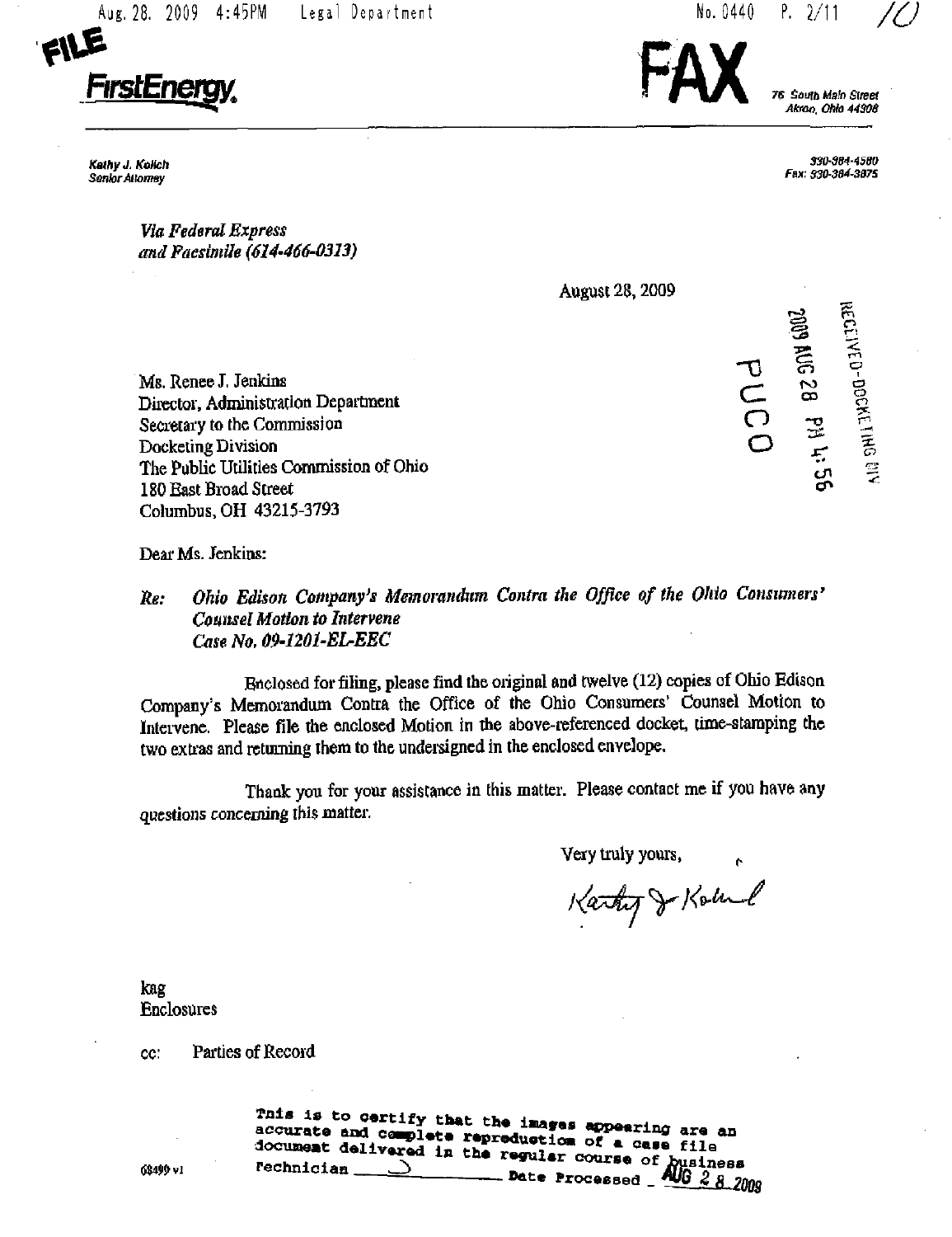#### BEFORE THE PUBLIC UTILITIES COMMISSION OF OHIO

 $\lambda$  $\mathcal{Y}$ ) ì ١

)

In the Matter of the Application of Heinz Frozen Pood Company, a Division of H. J. Heinz Company, L.P, and Ohio Edison Company For Approval of a Special Arrangement Agreement With A Mercantile Customer

Case No. 09-1201-EL-EEC

# MEMORANDUM CONTRA THE OFFICE OF THE OHIO CONSUMERS' COUNSEL MOTION TO INTERVENE

#### I. Introduction

Pursuant to §4901-1-12(B)(1), and for the reasons more fully discussed below, Ohio Edison Company ("Ohio Edison") hereby rcspeclfully asks the Commission to deny the Motion to Intervene submitted by the Office of the Ohio Consumers' Counsel ("OCC") that was filed on August 13.2009.

#### H. Background

On or about July 29, 2009, Apphcants, Heinz Frozen Food Company ("Customer\*') and Ohio Edison jointly applied for approval of a special arrangement contract and authority to waive recovery from Customer of certain rider charges ("Application") consistent with  $R.C.$  $4928.66(A)(2)(c)$ . On August 13, 2009, the OCC filed a motion to intervene, claiming that it meets the prerequisites for intervention set forth in R.C. 4903.221, Ohio Administrative Code § 4901-1-11, and the precedent established by the Supreme Court of Ohio.<sup>1</sup> (OCC MTI, p.

 $^1$  The case to which OCC refers. Office of Consumers' Counsel v. Pub. Util. Comm., 111 Ohio St. 3d 384, 2006-Ohio-5853, III 13-20, involves intervention in an accounting matter for the deferral of certain Regional Transmission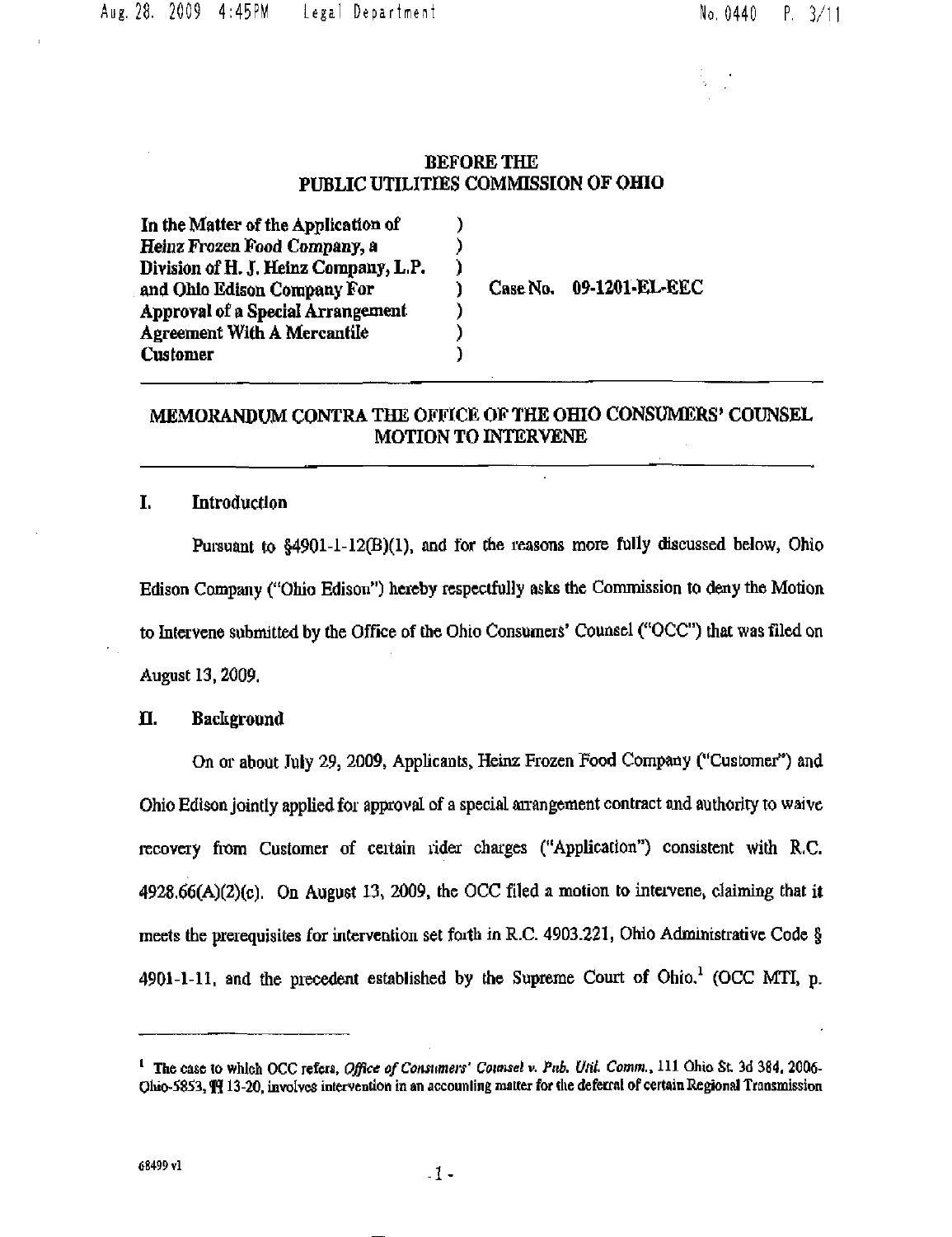4.) As more fully discussed below, the customers represented by OCC will not be adversely affected by the outcome of this proceeding, and OCC cannot meet the other statutory criteria set forth in R.C. 4903,221(B) that are to be considered by this Commission when evaluating OCC's motion.<sup>2</sup> Accordingly, said motion should be denied.

IIL Arguments

As OCC correctly states, R.C. 4903.221 provides in part that any person "who may be adversely affected" by a PUCO proceeding is entitled to seek intervention in that proceeding. Subsection B of this same statute requires the Commission to consider the following criteria when ruling on motions to intervene:

- 1) The nature and extent of the prospective intervenor's interest;
- 2) The legal position advanced by the praspective intervcnor and its probable relation to the merits of the case;
- 3) Whether the intervention by the prospective intervener will unduly prolong or delay the proceeding; and
- 4) Whethci- the prospective intervenor will significantly contribute to the full development and equitable resolution of the factual issues.

As explained below, OCC does not meet the above criteria and therefore, their request for

intervention should be denied.

Organization costs, and has nothing to do with an application for approval of a mercantile customer energy efficiency project

 $^2$  Section 4901-1-11, Ohio Administrative Code, mirrors the statutory requirements and, accordingly, all discussions regarding the criteria set forth in R.C. 4903.221(B) equally apply to the criteria set forth in the Code. OCC argues that it has a real and substantial interest and that its interests cannot be adequately represented by other parties. (OCC MTI, p. 3.) As demonstrated above, the interests to which OCC refers involve the amount of costs included in the residential customer portion of Rider DSE and whether the amount of energy savings resulting from the Customer's project is accurate. Under the circumstances, the first interest is irrelevant given that costs are recovered on a class/rale schedule basis; tlie second, is more than addressed both by the Commission's MA^V expert and through other proceedings contemplated by the Commission's energy efficiency rules. Therefore, OCC also fails the requirements set forth in Section 4901:1-11. O.A.C.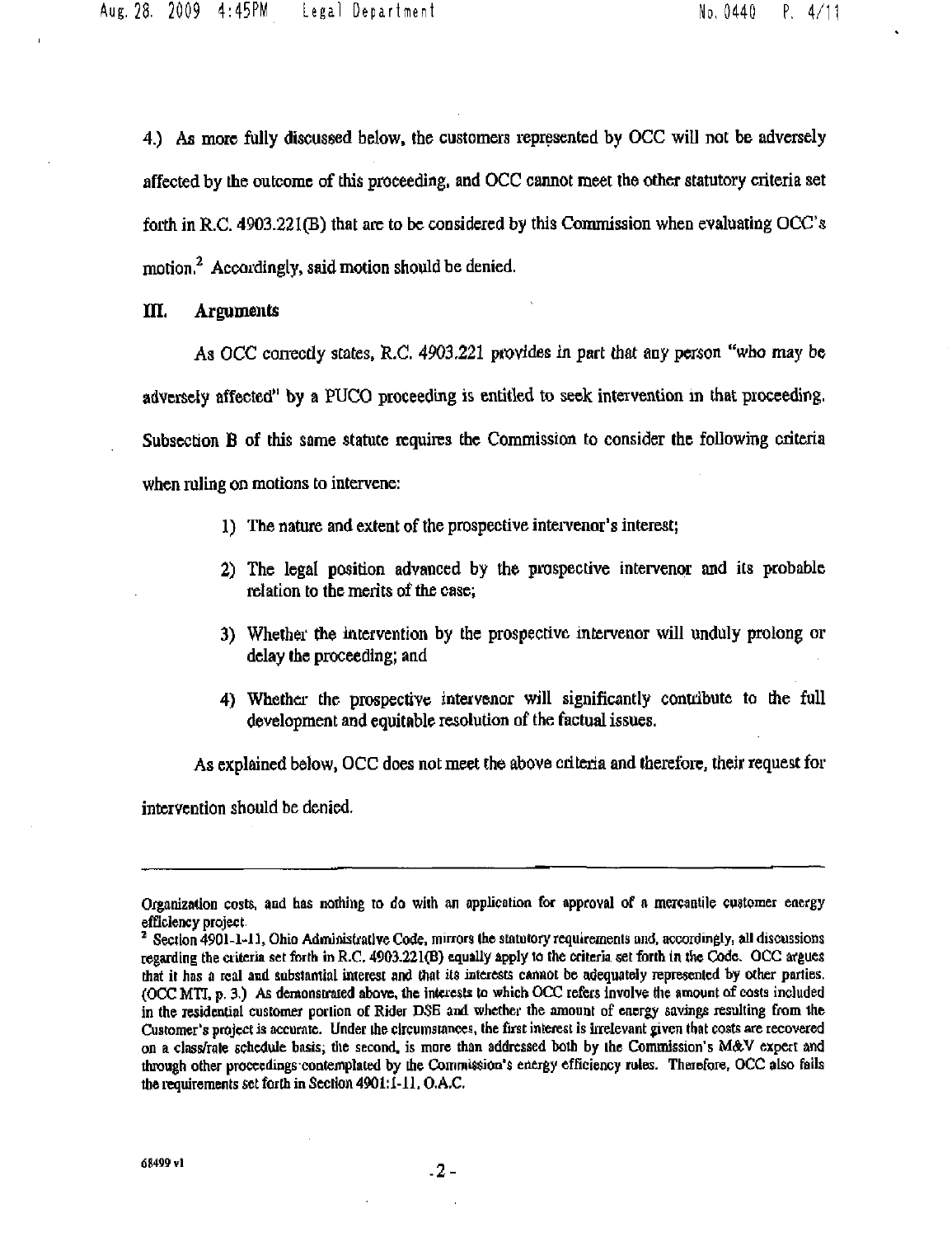### A. Residential customers will not be adversely affected by the outcome of this proceeding.

OCC represents the residential customers of the Company. OCC claims at page 1 of its memorandum in support of its motion that the interests of these customers "may be 'adversely affected\* by this case, especially if the consumers were unfepresented in a proceeding that results in [the Customer] not paying its share of envitonmental remediation costs either through Ohio Edison's Rider DSE2 or through a special arrangement it has with Ohio Edison that does not result in sufficient energy savings. For the same reason, the application could also result in consumers having to pay additional costs toward Ohio Edison's Rider DSE2." (OCC MTI, p. 1.)

Inasmuch as Paragraph E(6)(f) of the Company\*s stipulation entered into in Case No. 08-935-EL-SSO requires that costs associated with the Company\*s energy efficiency and demand reduction program be recovered by class and rate schedule, it would be other industrial customers, and not the residential customers represented by OCC, that would have to pay "additional costs towards Ohio Edison's Rider DSE2" in the unlikely event that the Customer was erroneously granted a waiver from paying such costs. Therefore, OCC\*s rationale underlying its claim that residential customers may be adversely affected by having to pay additional costs if not granted intervention is simply wrong.

B. OCC's Interests and legal positions to be advanced do not warrant intervention.

OCC's rationale underlying its claim that it meets the first two R.C, 4903.221(B) criteria for consideration by the Commission (OCC's interest and the legal position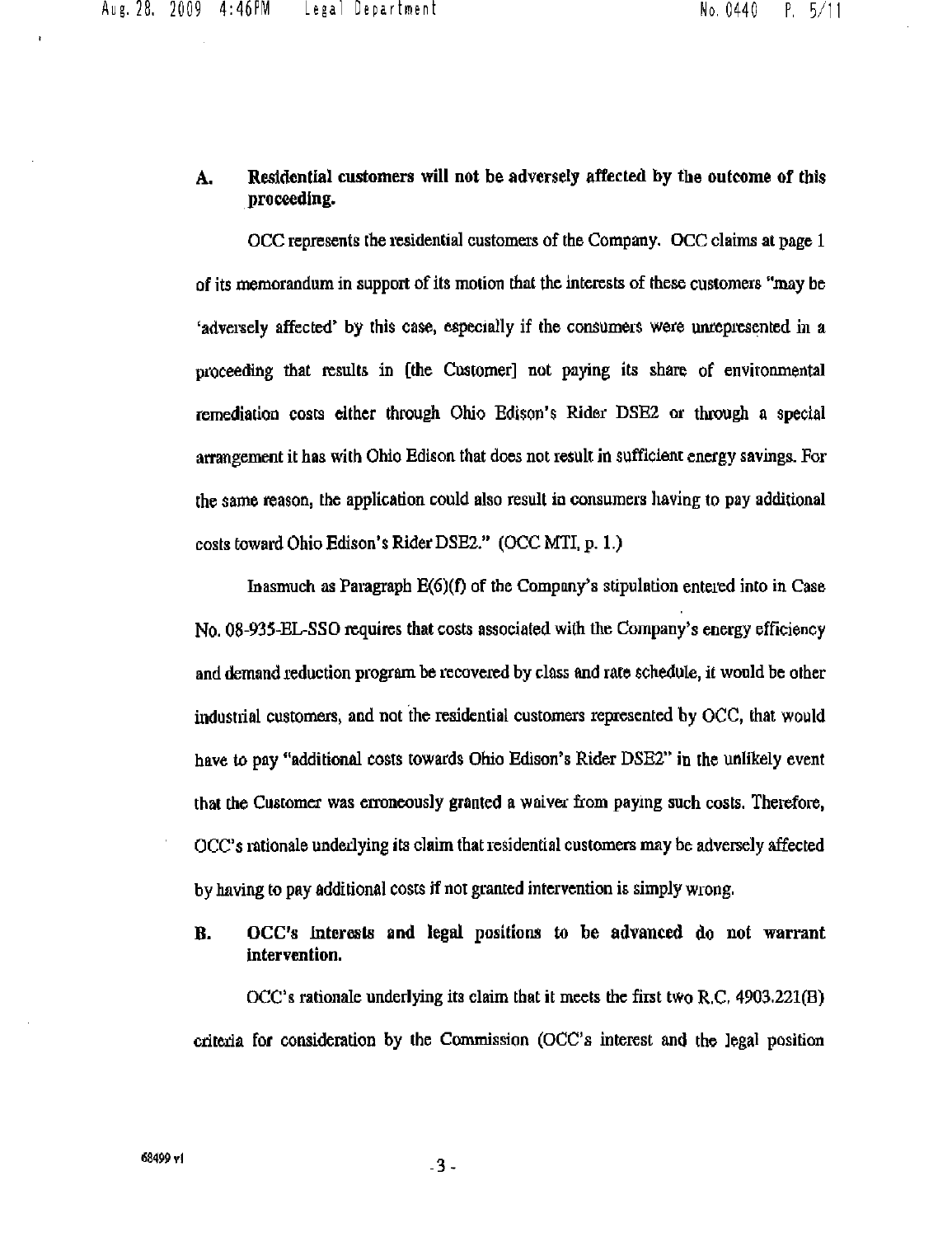Aug. 28, 2009 4:46PM Legal Department No. 0440 P. 6/1

advanced by OCC) is equally flawed. In essence, its rationale is identical to thai supporting its claim that the residential customers will be adversely affected if intervention is denied; namely, that it wants to ensure that "an opt-out for [the Customer] from paying the energy efficiency rider is justified by the energy savings achieved under the special anangement" and that it will advance "the position that the rates customers pay should be no more than what is reasonable and lawful under Ohio law...." (OCC MTI, p. 2.) However, as already explained, OCC's interest and legal position are in relevant in this instance, given that residential customer rates will not be affected by the outcome of this proceeding.

OCC also malces a passing reference to "environmental consequences" should energy savings be insufficient to justify the Customer's waiver from DSE2. (OCC MTI, p, 2.) OCC. however, confuses the waiving of the Rider with the amount of energy savings achieved by the Customer's energy efficiency project being considered in the Application. The first, as already demonstrated, does not affect the rates paid by residential customers, while the latter, as will be discussed below, is sufficiently addiessed through other means.

## C. OCC's intervention will not significantly contribute to the full development of the issues.

The Application involves the approval of an energy efficiency project implemented by the Customer. It is the role of the Commission and its Staff, and not that of OCC, to determine the actual energy savings resulting from the project. Indeed, as the Company understands it, the Commission is paying an expert consultant to measure and verify such results. This review will be in addition to any reviews made by the

 $-4-$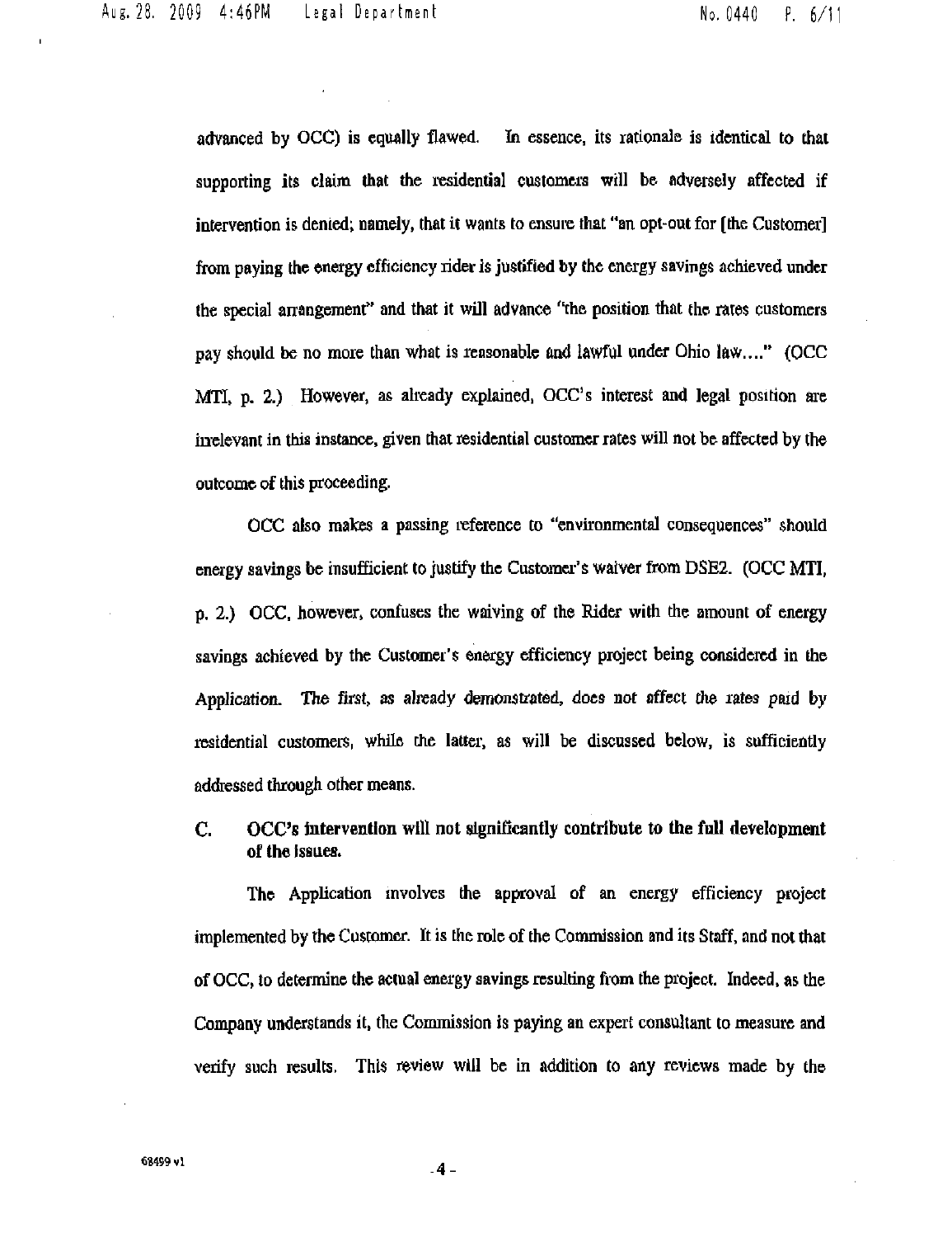Company's measurement and verification experts and Commission staff. To allow yet another review by OCC is redundant and a waste of time, money and resources for all involved. Accordingly, OCC fails to make its case that it will significantly contribute to the full development and equitable resolution of the facts as required under R.C. 4903.221(B)(4).

Moreover, OCC's concerns surrounding the actual amount of savings achieved through the mercantile customer projects can be addressed in another proceeding. Although not yet effective, the energy efficiency rules established in PUCO Docket No. 08-888-EL-ORD contemplate a reporting process in which the Company will submit an annual status report. This report will include, among other things, a compliance demonstration with a section "detailing its achieved energy savings and demand reductions relative to its corresponding baselines. At a minimum, this section  $\ldots$  [will] include... (b) a comparison with the apphcable benchmark of actual energy savings,..." (Rule 4901:1-39-05(C)(1)(b)). Rules 4901:1-39-06(A) and (C) set forth the review process for such annual reports, including a comment period and, if deemed necessary, a hearing. Therefore, if OCC is concerned about the amount of energy savings achieved by mercantile customer projects, its concerns should be addressed at the time the Company files its annual reports, and not through this application process.

# D. Granting OCC's request for intervention will unduly prolong or delay the proceedings.

OCC claims that the granting of its request for intervention will not unduly prolong or delay the proceedings due co its "longstanding expertise and experience in PUCO proceedings." (OCC MTI, p. 3.) The Application involves the evaluation of an

 $-5 -$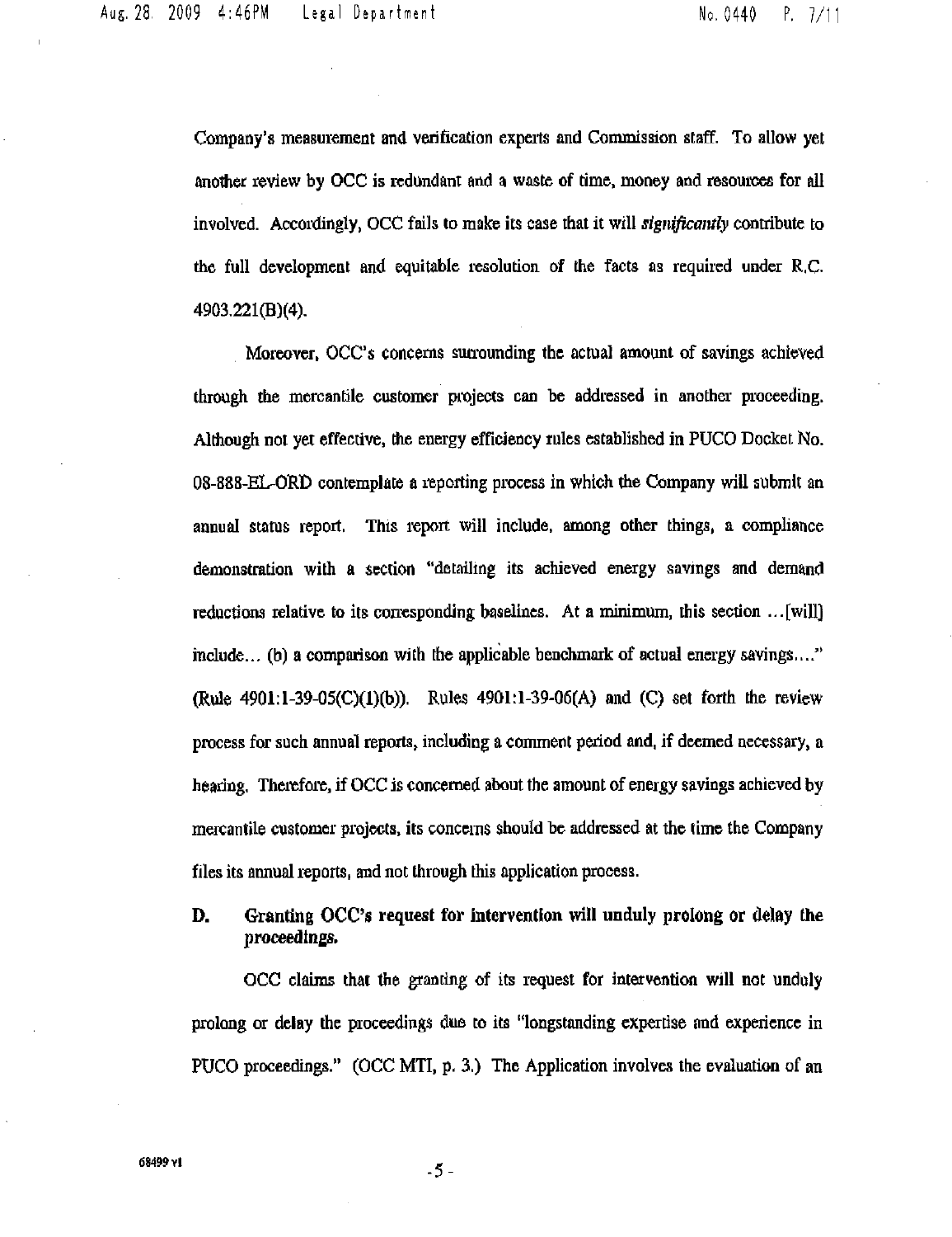ţ,

energy efficiency project implemented by a large industrial customer. OCC's "longstanding expertise and experience in PUCO proceedings" does nothing to advance the resolution of this issue - an issue that will be addressed by the Commission's expert consultant being paid to make the same analyses as those contemplated by OCC. OCC has no resident expertise in this area, which, if similar to other proceedings, will require a lengthy discovery process and potentially the holding of evidentiary hearings in order for  $OCC$  to gain such knowledge.<sup>3</sup> While certainly there is a time and place for such activities, this is not one of them, especially when residential customers' rates will not be impacted by the outcome and there will be other opportunities for OCC to evaluate the results of the mercantile customer projects. Further, it should be kept in mind that this is just one of many applications that are expected to be filed for Commission consideration. Given OCC's history, it is anticipated that OCC will seek intervention in each and every application. To establish a precedent that allows intervention in these types of proceedings will bring the process to a grinding halt with any such delay postponing the effective date of the waiver, thus causing the Customer to pay more than it otherwise would without such a delay.<sup>4</sup>

# E. The granting of OCC's request for intervention will cause undue hardship and unnecessary expense to large industrial and commercial customers,

By granting intervention, OCC will have the opportunity to conduct discovery. In

<sup>&</sup>lt;sup>3</sup> One need only review the events in In re: Application for Establishment of a Reasonable Arrangement Between Ohio Edison Company and V&M Star, Case No. 09-08-EL-AEC for a preview of what is likely to come should OCC's request for intervention be granted.

<sup>&</sup>lt;sup>4</sup> With the current condition of Ohio's economy, such a delay could be devastating to large customers, especially as the costs included for recovery through Rider DSE2 increase.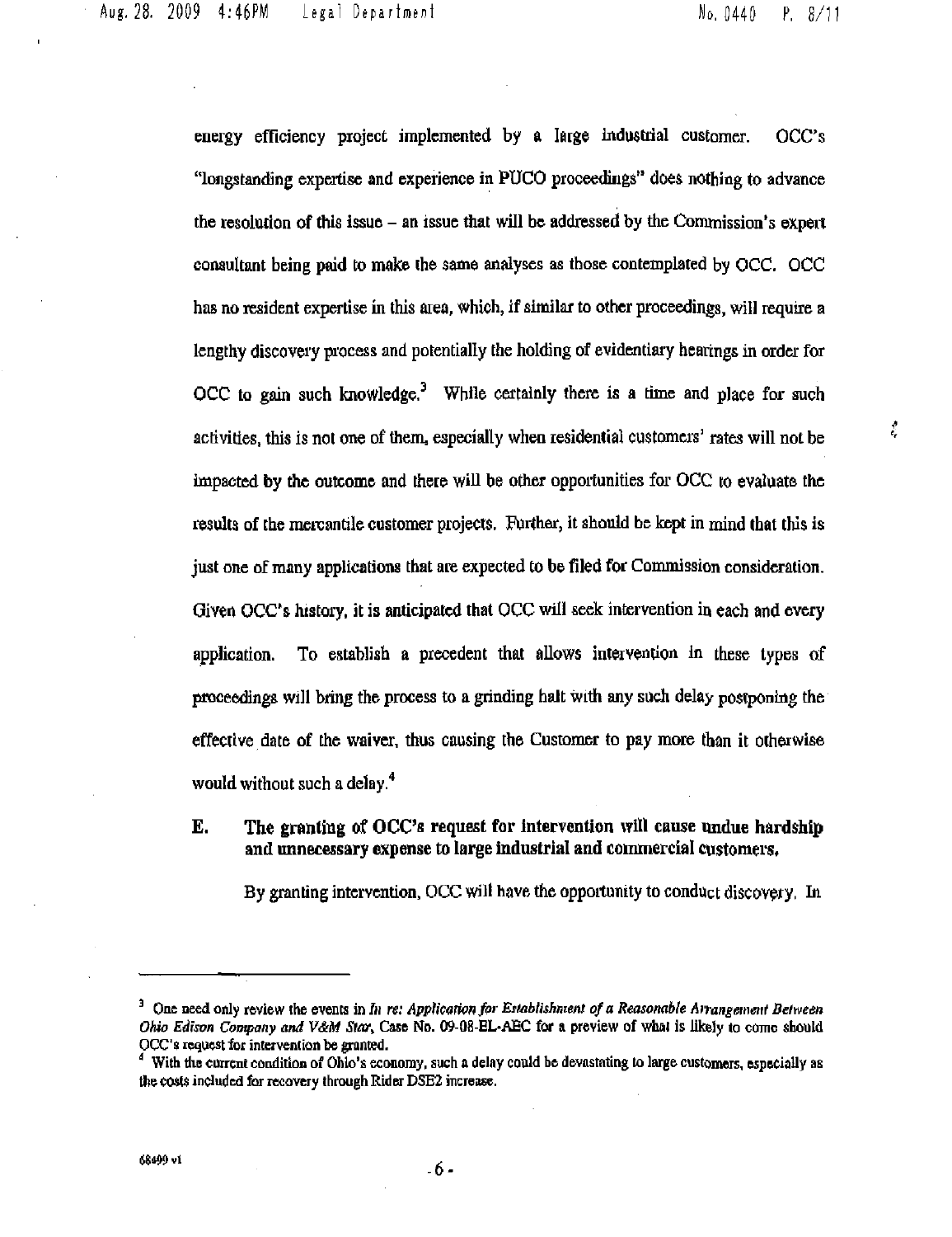order to achieve what OCC claims that il must, it will have to obtain project information and other operating information from customers, much of which is viewed by customers as proprietary. OCC, as a government agency, is subject to public records requests. While such information can be filed under seal at the Commission and protected from public disclosure, such is not the same should OCC obtain such information through discovery. If OCC receives a public records request, such information may have to be made public. Indeed, OCC has on numerous occasions insisted on an exemption from non-disclosure in such situations when negotiating confidentiality agreements. The potential disclosure of such information may chill a customer's desire to commit its projects to the Company and, even if the Customer chooses to proceed^ it will undoubtedly require the Customer to expend resources complying with such requests and possibly incur unnecessary legal fees in what is sure to become a htigious process if intervention is granted.

#### F. Summary

In sum, OCC fails to meet any of the prerequisites to intervention. Because costs of the Company's energy efficiency and demand response program will be allocated on a customer class/rate schedule basis per the stipulation entered into in Case No. 09-935-EL-SSO, the outcome of this proceeding will have no effect on the rates paid by the residential customers represented by OCC. Further, the expeitise required to assess the application in this proceeding is not resident in OCC and will be adequately addressed by the Commission's measurement and veiification expert who will be paid specifically to resolve the issues that give rise to OCC's concerns. Therefore, OCC's intervention will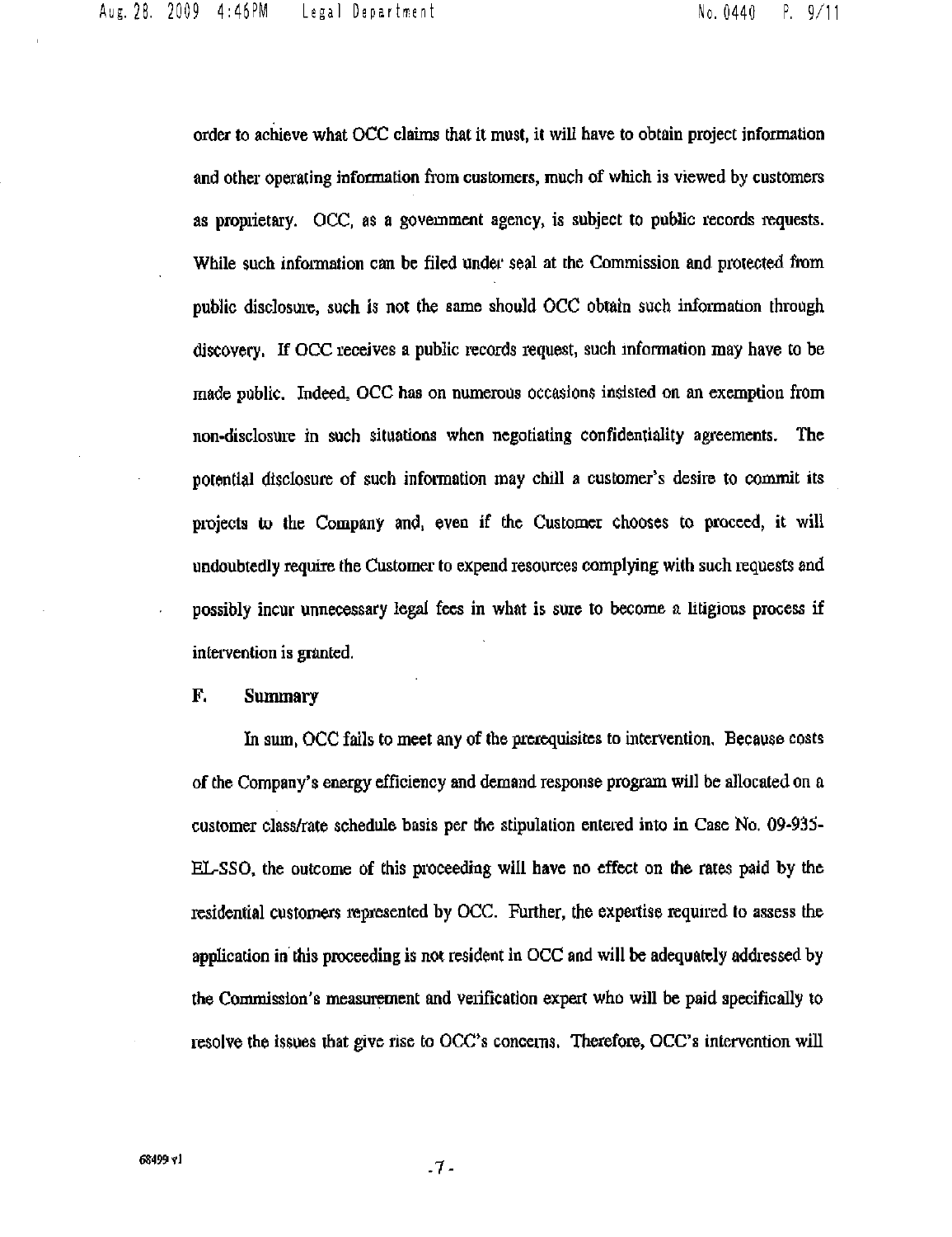not significantly advance the full development of the facts. And finally the results of all mereantile customer projects, as well as all other energy efficiency programs created by the Company will be provided through an annual reporting process wherein OCC will have the opportunity to address any of its concerns voiced in its memorandum in support of its motion to intervene. When weighing these facts against the undue delay and potential harm and expense that the Customer may face should intervention be granted, the Commission must deny OCC's motion to intervene.

Respectfully submitted,

\*Koh

Kathy J. Senior Attorney FirstEnergy Service Company 76 South Main Street Akron, OH 4430S Telephone; 330-384-4580 Fax: 330-384-4875 Email: Kikolich@firstenergycorp.com

Attorney for Ohio Edison Company